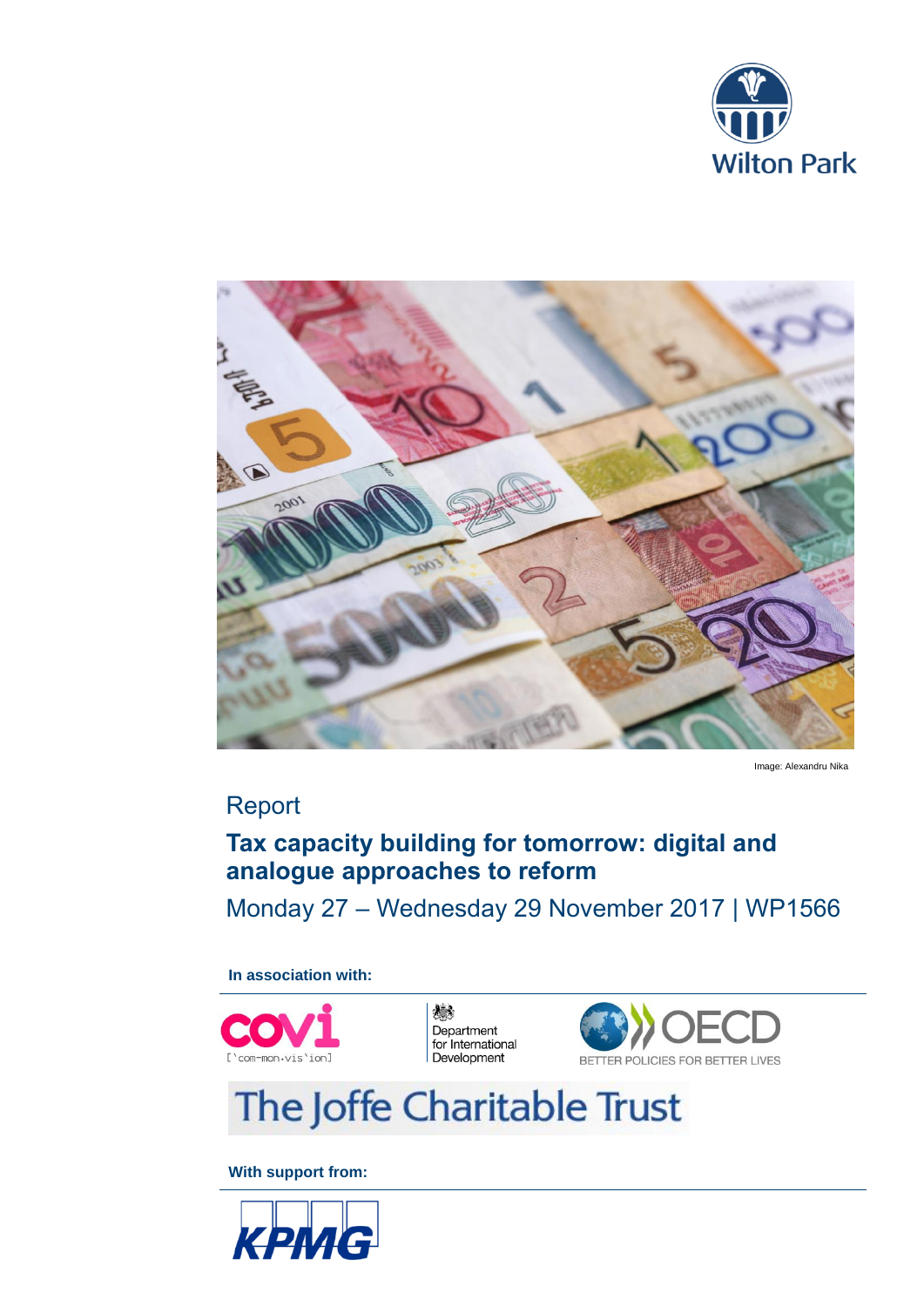

# Report

# **Tax capacity building for tomorrow: digital and analogue approaches to reform**

# Monday 27 – Wednesday 29 November 2017 | WP1566

# **Executive Summary**

This conference brought together key actors in the area of tax capacity building to consider the issues around the effective use of the new technologies, data streams and analytical tools now becoming available in the developing country context. Representatives were present from developing and developed country tax administrations, the donor community, academia, civil society, international organisations and the private sector. The conference considered where information communication technology (ICT) could add most value (and where it could be a distraction), the main obstacles to implementation, how to create a supportive environment as well as some of the wider issues raised, including transparency, privacy and the link to wider growth.

There was a clear message from the conference that ICT should not be seen as an end in itself and needed to be considered alongside wider tax system design, including tax policy. Particular caution was expressed about seeing ICT as a substitute for considered tax policy reform. As regards improving administrative efficiency, there was agreement that ICT introduction needed to work to support taxpayers and the importance in that regard of user-centric design and thinking as well as exploring opportunities for collaboration with private sector partners.

A number of pre-conditions were identified for the successful and sustainable introduction of ICT in the tax administration context:

- A focus on the underlying building blocks. These include reliable electrical power supply, good internet and mobile phone penetration, access to affordable computers and a sufficiently flexible workforce (including for learning new skills);
- integration within a wider long-term digitalisation strategy for the public and private sector that has cross-cutting political support (given long timescales);
- embedding ICT projects within a wider framework of change-management, education and training, alongside strong project management and governance; and
- the importance of understanding the experience of others, including other tax administrations – developed and developing - and the private sector.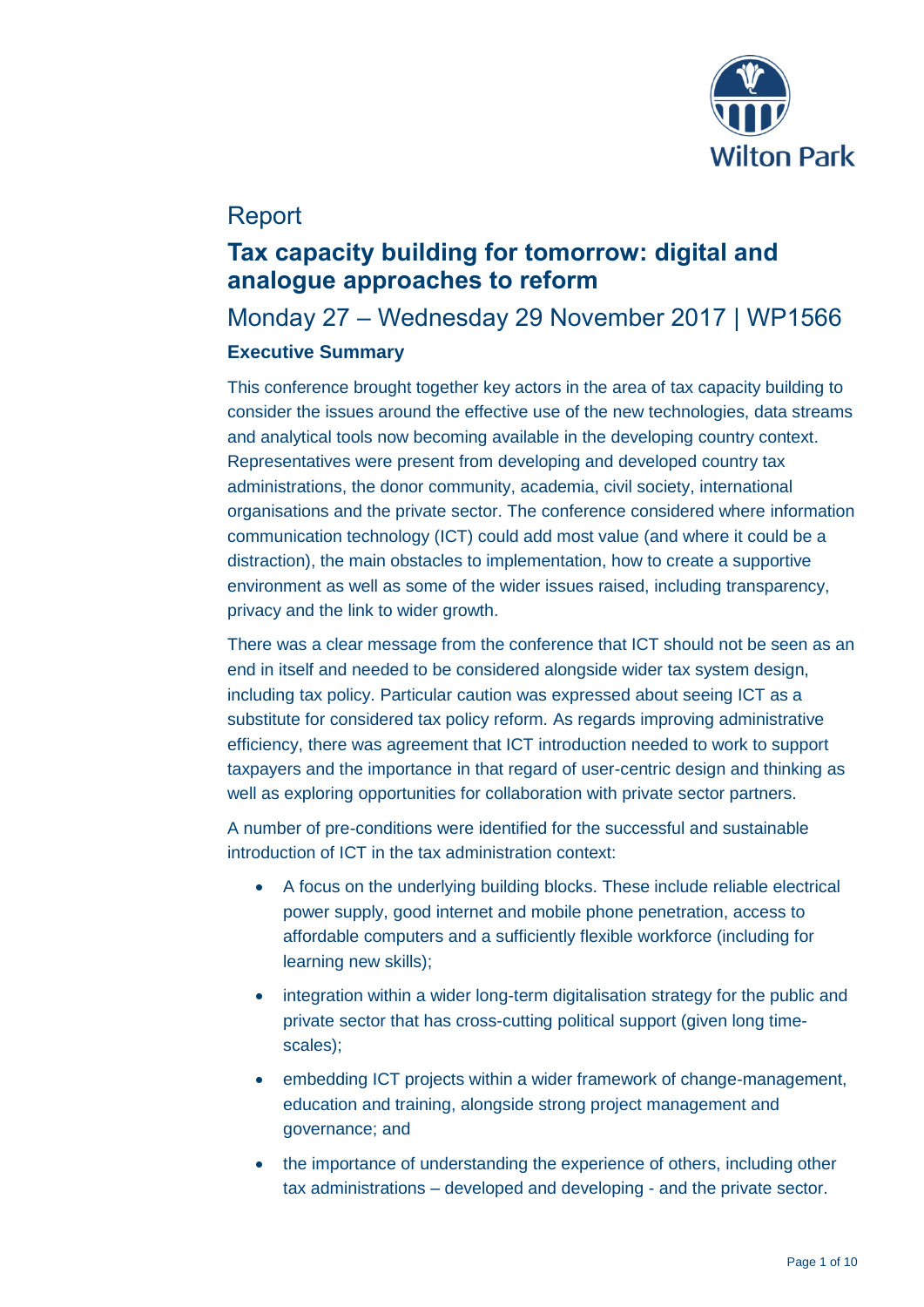In terms of immediate focus, a range of views were expressed, perhaps unsurprising given the different starting positions of different countries. In general the view was that rather than trying to redesign the whole tax administration system, the introduction of ICT should be done in discrete areas and using systems, such as commercial-off-the-shelf-software, which would be easier to maintain and adapt over time. As regards particular priorities, the effective capture, cleansing and use of data was highlighted both as a means to enhance compliance and to reduce burdens on taxpayers. Examples were given of using electronic invoicing data to pre-populate tax returns and cross-check information and exploring greater use of robotic and artificial intelligence (AI) applications, in particular in audit selection. Emphasis was also given to exploring the use of blockchain in some areas of tax administration (such as VAT reporting) as a mechanism to simplify compliance, enhance security and help to prevent fraud and corruption.

There was agreement that further work would be helpful, in particular to survey examples of the successful and beneficial introduction of ICT in the developing country context and to make recommendations as to how increased use of these tools could be supported through the development of guidance, collaborative projects and partnerships as well as best practice on the governance of ICT projects.

#### **Background, aim and objectives of the conference**

The Sustainable Development Goals emphasise the importance of robust tax systems that lead to greater domestic resource mobilisation as a base for statebuilding and wider development. Participants discussed the role of digitalisation in increasing tax capabilities, both in low and high capacity environments. Participants discussed:

What can ICT bring to tax administrations and which ICT is best for each stage of development?

- What are the obstacles to introducing ICT in tax administrations?
- How to introduce ICTs in tax administrations and create an enabling environment?
- The wider implications of ICTs introduction in tax administrations.

# **What can ICT bring to tax administrations and which ICT is best for each stage of development?**

ICT has a lot to offer to tax administrations in terms of increasing compliance, reducing burdens and fostering business growth. Tax administrations need to make informed choices of which technologies fit best the country's needs and capabilities (taking account of costs and benefits, organisational and planning issues and skills available). While low and middle income countries' tax administration can turn towards technology to 'leapfrog' and quickly increase their tax capacity in some areas, they must nonetheless ensure that the basic building blocks are in place first for the particular technology to work.

#### **1. ICT is a necessity but there is no such thing as a 'big bang' solution**

New technology will need to work alongside or be integrated with existing IT systems, at least for a transitional phase. Building a new monolithic system is likely to be inefficient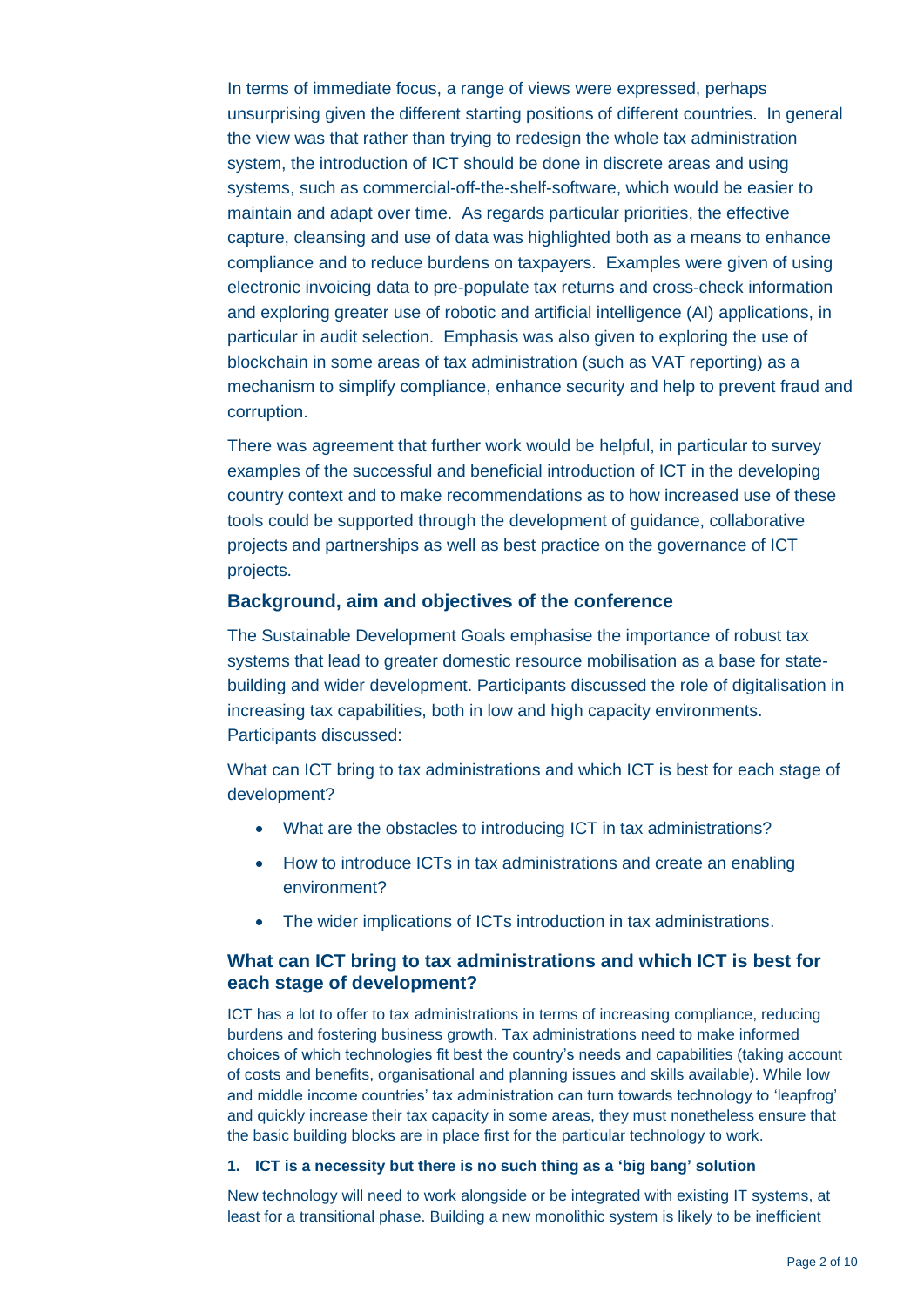given the pace of change in technology and in taxpayer demands, leading many administrations to prefer to introduce ICT for particular areas, including as micro-services. Such incremental IT projects can become transformative if considered as part of a wider reform strategy with appropriate change management processes, training and recruitment and engagement with taxpayers, including through communication campaigns. ICT can contribute in improving the efficiency of tax policy reforms but by no means can they substitute for effective and well-designed tax policy. As ICT and the business environment will evolve constantly and at an increasing pace, technology introduction should not be considered as a one-off project but rather a continuous effort of incremental changes.

#### **2. ICT can save costs in data collection and in compliance.**

A balance must be established between letting the taxpayer do all the reporting and having tax administrations bearing all the costs of collecting and ordering data. For example in Chile, expecting users to fill detailed tax returns on excel made it easier for the tax administration but harder for the tax payer. Technology can help in diminishing the overall weight of reporting and in establishing a balance. Electronic invoicing allows the information to be transmitted straight away to the tax administration and can serve as a base to prepopulate tax returns. This, in turn, can increase voluntary compliance. Non-intuitive, overcomplicated and non-transparent systems of tax reporting decrease voluntary compliance as people may struggle with reporting and lose trust in government.

#### **3. Leapfrogging is possible but requires basic building blocks to be in place first**

Technology can make a difference immediately in some areas although it will always be important to be able to identify what has worked well given the underlying issues. For example, technology can rapidly improve risk assessment as well as the efficiency and organisation of taxpayer registration (provided that the underlying data is adequate). While leapfrogging may be an option in some areas, and lessons should be drawn from what other tax administrations have achieved, it will of course depend on the particular context and starting point. Issues to address and scope for improvement vary depending on the context and level of development. The same solutions cannot be applied in countries that are cash based, where there is little trust in banks, limited or no access to computers or the internet, and there is an unreliable power supply. It is also important to go at the pace of the key players and consider their characteristics and constraints. Taxpayers who distrust banks may wish to travel to the tax administration in order to obtain proof of payment of their taxes. Also if the tax authorities' systems are outdated, existing data may be inaccurate and unusable and it may be impossible to integrate new data effectively. The priority would then be to put in place a new data collection system rather than try to leapfrog off the existing system. In all cases, basic building blocks need to be put in place first and depending on the specific needs of the country.

#### **4. ICT in low and middle income countries**

Low and middle income (LMI) countries can benefit the most from introducing ICT in tax administrations while also facing specific challenges. First, technology allows for disintermediation which helps in fighting corruption. In Ukraine, reducing contacts between the tax collectors and tax payers is reducing the opportunity for corruption. Second, ICT offers great improvement in filing and registration efficiency but requires internet availability and reliability. If this condition is absent, it is still possible to use back up power to ensure the continuity of the working of automated tax and customs systems. Third, less developed countries may not be able to introduce positive incentives, such as through tax discounts, for the use of online services. Fourth, governments must make sure to not have a mix of paper-based and digitalised public services as it would create confusion. Finally, the digital interface should be as simple and intuitive as possible and should take into account the literacy levels of the average population to improve voluntary compliance and encourage formalisation.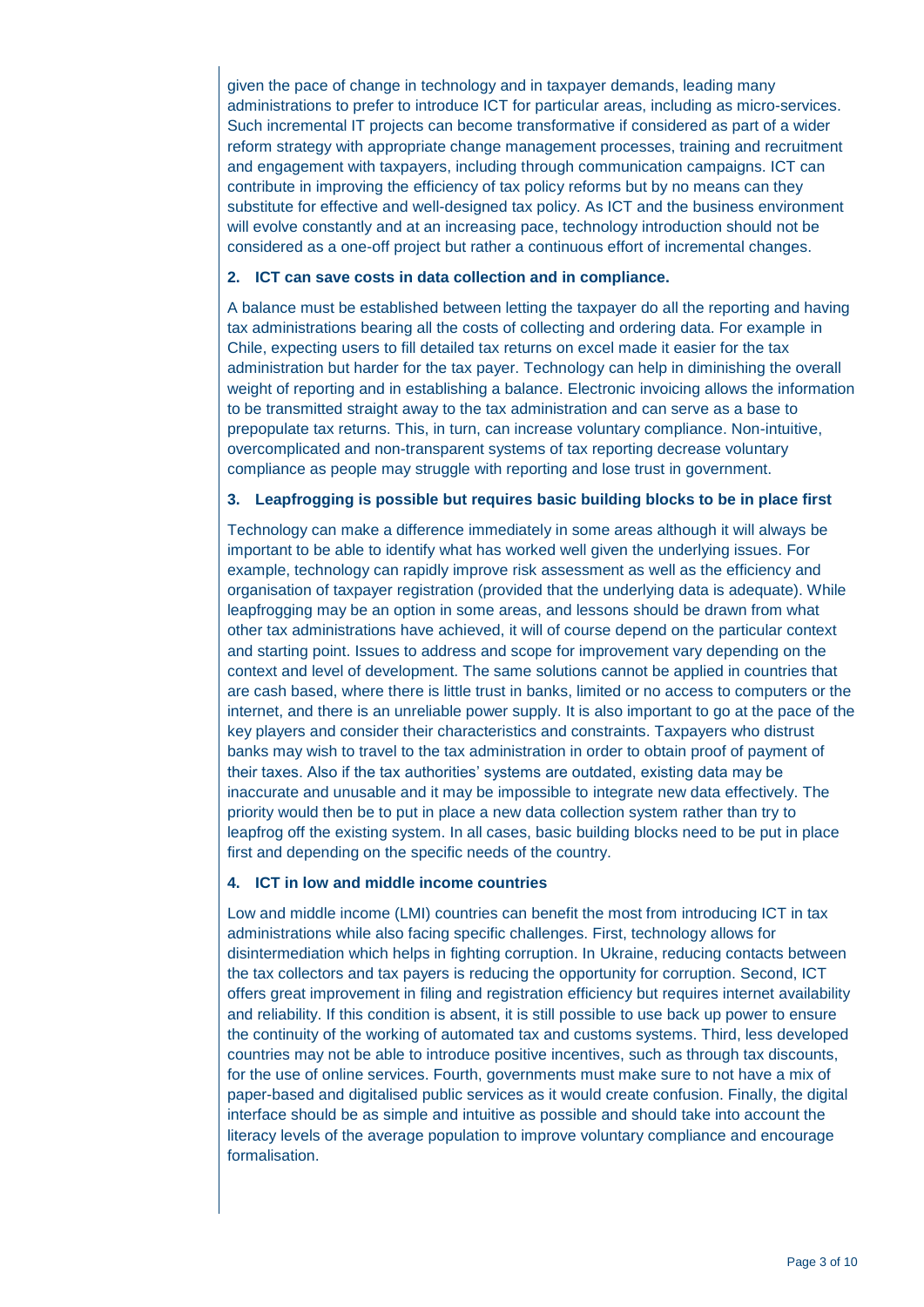## **5. ICT in developed economies**

Developed countries also face specific challenges in ICT introduction or upgrading which call for different solutions than in LMI countries. First, developed countries' tax administrations can afford to offer tax incentives for online declarations which can accelerate the pace of technology's integration. Second, while in countries where collection rates are low, the introduction of a technology will likely lead to improvements. However, in countries where tax collection raises significant revenues the introduction of a new technology, if handled badly, can jeopardise already successful collection and undermine confidence. Third, in developed countries where corruption is unlikely to happen at the tax collector level, increasing the points of contacts between the citizen and the administration can sometimes be beneficial through reaffirming the social contract and thereby encouraging voluntary compliance. Fourth, the digital platforms for public services should be coherent and consistent so as to reduce citizens' confusion. Fifth, a simplified and easier tax user's interface is likely to improve voluntary compliance and decrease the informal economy.

#### **6. Six main technologies**

Participants mentioned a number of areas where new technologies might make a significant difference. These were filing and registration, data cleansing, use of AI (algorithms) for data analysis, cross-checking information, and secure transaction reporting through blockchain.

Digital tools for filing and registration are already widely available. There are many open source options that countries can chose from. One essential point to watch out for is that each tax payer has been allocated a unique number or identifier.

The technology for data cleansing is already available but the task of data cleansing requires partnerships between teams of specialists and tax authorities. Software can spot duplicates and partially missing data but tax expertise will often be required to obtain missing data. Data cleansing is necessary for the effective use of data, but is also a major endeavour that can be time consuming and require specialised tools. The tax administration should determine if it has sufficient technical and human capacity for data cleansing or if it would be better to outsource the task, possibly on a one-off basis, while keeping tax officers focused on compliance activities. Data confidentiality must be respected and the administration must put in place a strategy to deal with poor data quality as it comes in rather than treating it as a later issue. This requires tax administrations to have at least one data scientist in its tax people team. In addition, conducting a data cleansing exercise can be an opportunity for tax officers to understand why poor data is generated; is it because of the procedure or rather because people do not understand tax forms? Having a clean register is a direct increase in tax capacity as a greater number of taxpayers are properly receiving the tax administration communications. In some cases, if the data is of too poor quality, the administration should consider starting the collection from scratch, in a proper and ordered manner, by re-registering everyone.

'Agile' (and Scrum) methodologies for implementing ICT projects in tax administration can yield interesting results: a fit-for-purpose solution, a better transfer of knowledge, faster deployment, and a focus on the features that make a difference for the tax administration. 'Agile' allows for a more collaborative and iterative way of working between the supplier and the tax administration. It allows the supplier to influence the solution and propose different ways to approaching an issue. 'Agile' is especially relevant for the implementation of new technologies that haven't been tried at the tax administration before. For more information, you can download the ['Agile for dummies'](https://www-01.ibm.com/marketing/iwm/dre/signup?source=urx-15723&S_PKG=ov3282&cm_mmc=Search_Google-_-Cloud_ITSM-_-WW_UKI-_-agile+software_Exact_ov3282&cm_mmca1=000020LH&cm_mmca2=10004589&cm_mmca7=9045997&cm_mmca8=kwd-26758406&cm_mmca9=e6d7c382-dac) e-book here, made freely available on IBM website.

Artificial intelligence (AI), which are programmed algorithms, can assist with analysis of data, provided that the data is of sufficient quality and coverage. In Ukraine, the use of AI has allowed their administration to detect a range of fake VAT declarations. This was done by showing a range of fake declarations to the AIextracting which sees the usual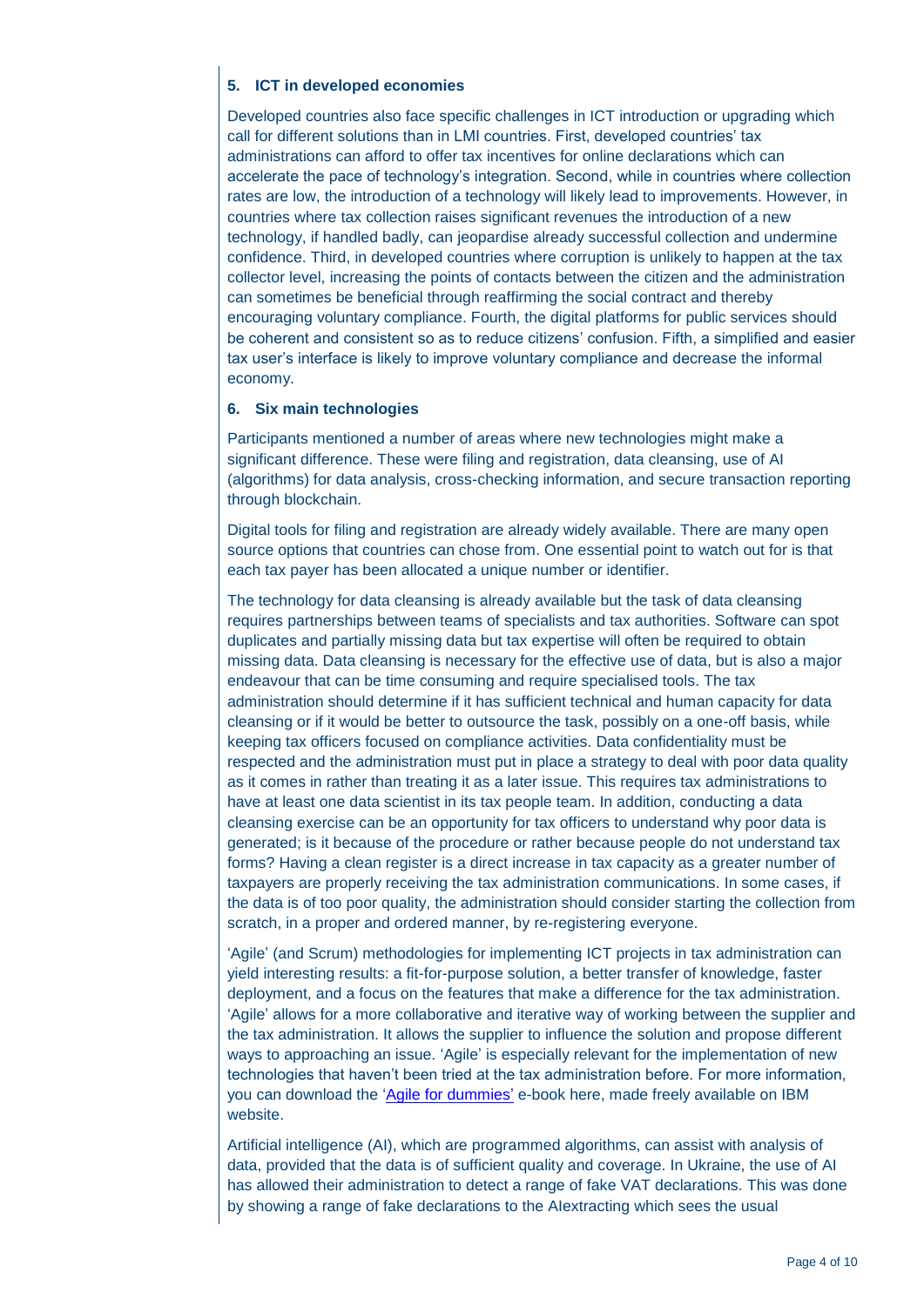characteristics of faking operations – certain information about place and dates – and use them to detect fraud in all submitted declarations. Mexico has been using an AI developed by Stanford university and is operating on the base of constant data reporting from electronic invoicing.

Technology can also allow tax administrations to cross-check information. In Chile, mandatory electronic books that business keep were to be cross-checked with credit card payments. If the administration detected discrepancies between VAT returns and the books, it asked the tax payer for an explanation. Now, Chile has moved on to a more efficient way of cross-checking. The tax administration has built a register of tax payers and uses electronic invoicing to determine the level of their tax payments. This reduces burdens on taxpayers since the tax authority takes the information from the invoice directly. Every evening, the tax administration puts the information collected from electronic invoicing into a big data management system which cross-checks this data with the VAT returns. This method only applies to business to business transactions. For business to customer transactions, the tax authority receives only a summary of the transactions of the period rather than details of each transaction. To carry on the cross checking, the tax administration asks banks to cooperate and deliver the necessary data on credit card transactions.

Blockchain, which is not yet widely available, may be a ground-breaking technology in some areas, reducing costs significantly and increasing compliance. Blockchain 'allows creation, validation and encrypted transaction of digital assets to happen and get recorded in an incorruptible way. […] Blockchain can be described as a network of computers, each having an identical copy of the database (distributed) and changing its state (records) by common agreement based on pure mathematics, with no need for any central server or agent to entrust'.<sup>1</sup> This distributed leger can prevent errors in reporting and reduce opportunities for corruption and fraud since all transactions are done instantaneously and securely. Early applications may be in countering sales suppression software, electronic invoicing and VAT. Blockchain technology may enable cost reductions through simplified reporting chains as well as allowing greater reliance on data verified in this way, freeing up tax administration resource and reducing the risk of unnecessary audits.

# **What are the obstacles to introducing ICT in tax administrations?**

Technology can bring significant benefits to tax administrations, of low and middle income countries and developed countries. Yet, there are many obstacles and common mistakes that need careful consideration: a lack of planning and effective project management at the implementation stage, reluctant cultures and habits, inertia and lack of engagement by taxpayers.

#### **7. Implementation stage and careful planning**

When seeking to levy taxes more efficiently thanks to the help of technology, many mistakes are made at the implementation stage because of a lack of careful planning. Issues likely to arise in the implementation phase need to be anticipated and addressed in the design phase. Common issues include: limited or insufficient internal communication, the procurement process itself, ICT infrastructure, the strategy and plan for the design and implementation and sustainability of tax systems, the absorptive capacity of the organization, compliance risk management and international tax treaties. For example, in Jamaica, there were issues in the implementation stage because the custom officers were not always open to using the new declarations which were less costly and simpler thus more inclusive of the informal sector.

#### **8. Mind-sets, culture and leadership**

The implementation issue in Jamaican customs also illustrates how mind-sets and cultures

1<br>J. Owens, 2017, 'Blockchain 101 for Governments'. The document is accessible on the Wilton Park website, [here.](https://www.wiltonpark.org.uk/wp-content/uploads/WP1566-Blockchain-101-for-Governments.pdf)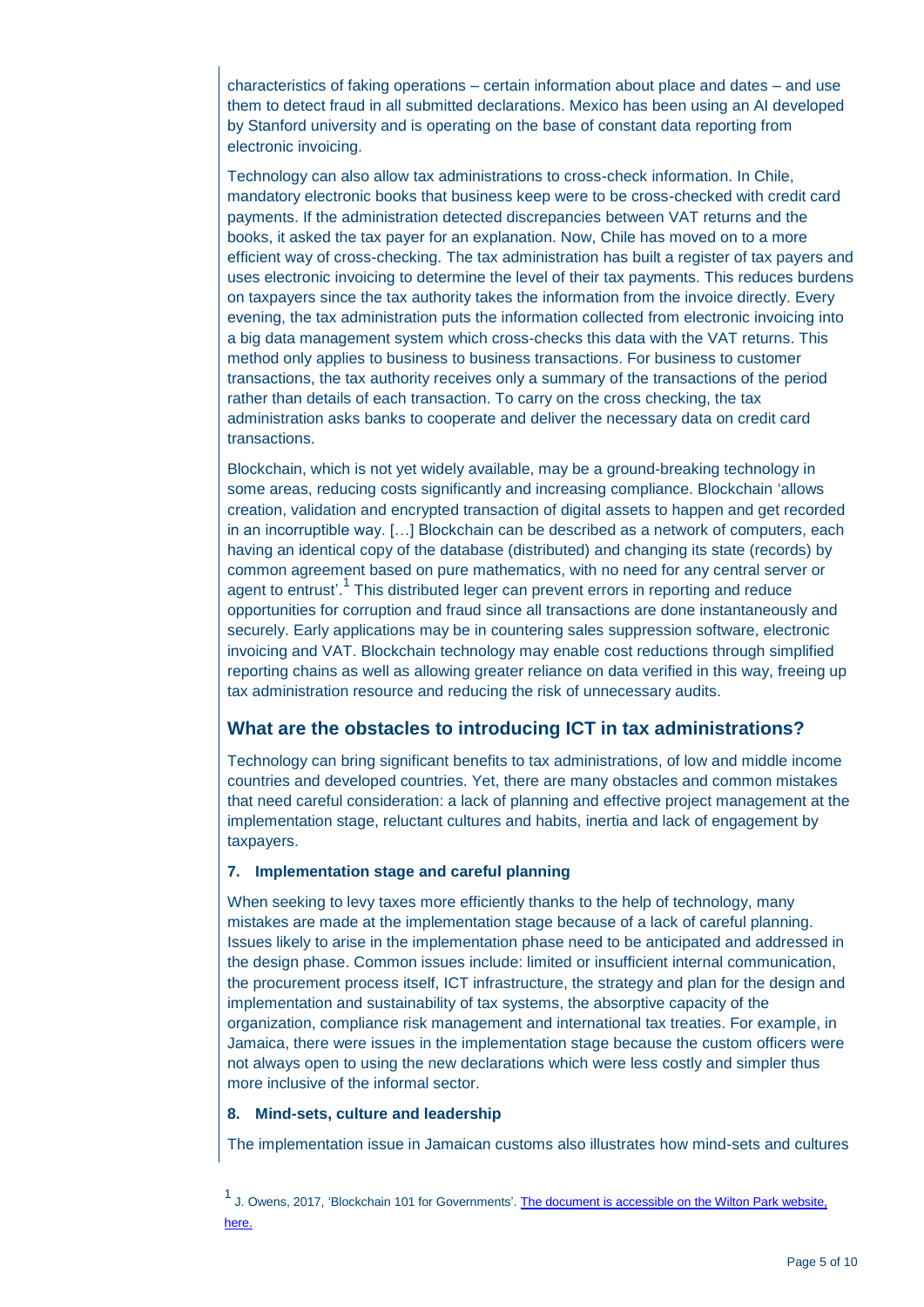can be obstacles to ICT introduction.

- First, culture and mind-sets can lead to ICT underutilisation. The introduction of each digital tool must be done with corresponding staff training that would ensure not only the right use of the tool but also facilitate cultural change. There must be a cultural change to ensure the full utilisation of the new tools.
- Second, there is often cultural resistance to ICT. One participant explained that people do not change their minds easily about switching from paper to electronic. The administration must prove to staff and business stakeholders that there is added value in making this change. In Mexico, there was resistance and people refused to share information with tax authorities so that authorities had to introduce digitalisation progressively: from 2011, participation was voluntary. From 2014, it then became mandatory.
- Third, culture and mind-sets can lead to lack of proper planning for ICT introduction. Proper ICT introduction should be thought of as a continuous change process rather than one-off projects. A cultural change within an organisation is often needed to enable the acceptance of continuous change, including a tolerance of failure and willingness to learn from failure.
- Fourth, to leapfrog, countries need strong leadership to overcome cultural barriers to ICT introduction. Governments need to announce clearly that they are going to move towards a digital society. In addition, governments may find it helpful to appoint someone to champion change, a 'digital tsar', who would promote the benefits of ICT introduction to taxpayers and staff of tax administration.

#### **9. Tax-payer education**

For most people, the understanding of tax is limited. This is often the result of complicated tax systems, resulting from, in part, incremental policy changes and complex antiavoidance provisions. Tax administrations should consider the problems that taxpayers can face as a result that may prevent them from using available services. Taxpayer understanding of the tax system is an important component of sustainable tax systems. In the case of some countries there may be relatively little education or guidance on tax obligations and liabilities. While it is clear that tax administration should promote greater understanding, how to do so successfully is not always straightforward. From experience, education campaigns do not always work. There is scope from learning from other's experience and for innovative approaches such as partnerships with universities, schools, trade associations, employers etc. Technology can also help, for example web or mobile base applications.

# **How to introduce ICTs in tax administrations and create an enabling environment?**

Introducing ICT in tax administrations has many benefits but can be complex. So, what needs to be in place to successfully introduce ICT? This requires a proper legal framework and a carefully planned strategy; political support and trust; effective and informed decision making, for example as to the right choice between in-house, co-sourcing and out-sourcing: a more educated workforce and public-private partnerships; international partnerships and support from international organisations.

#### **10. Strategy and legal framework**

A successful strategy for increasing tax capacity includes: to have a well-defined plan that can be cut down in small manageable chunks; to define the core values of the plan and to live and embody these values daily; to set measurable outcomes; to have competent staff and strong staff integrity; to have political will; to include culture; an impactful 'champion' driving the reforms; good tax education; and a stable legal environment. Key elements of successful and well-defined digital strategies will:

have realistic expectations. Too often, projects show unrealistic expectations in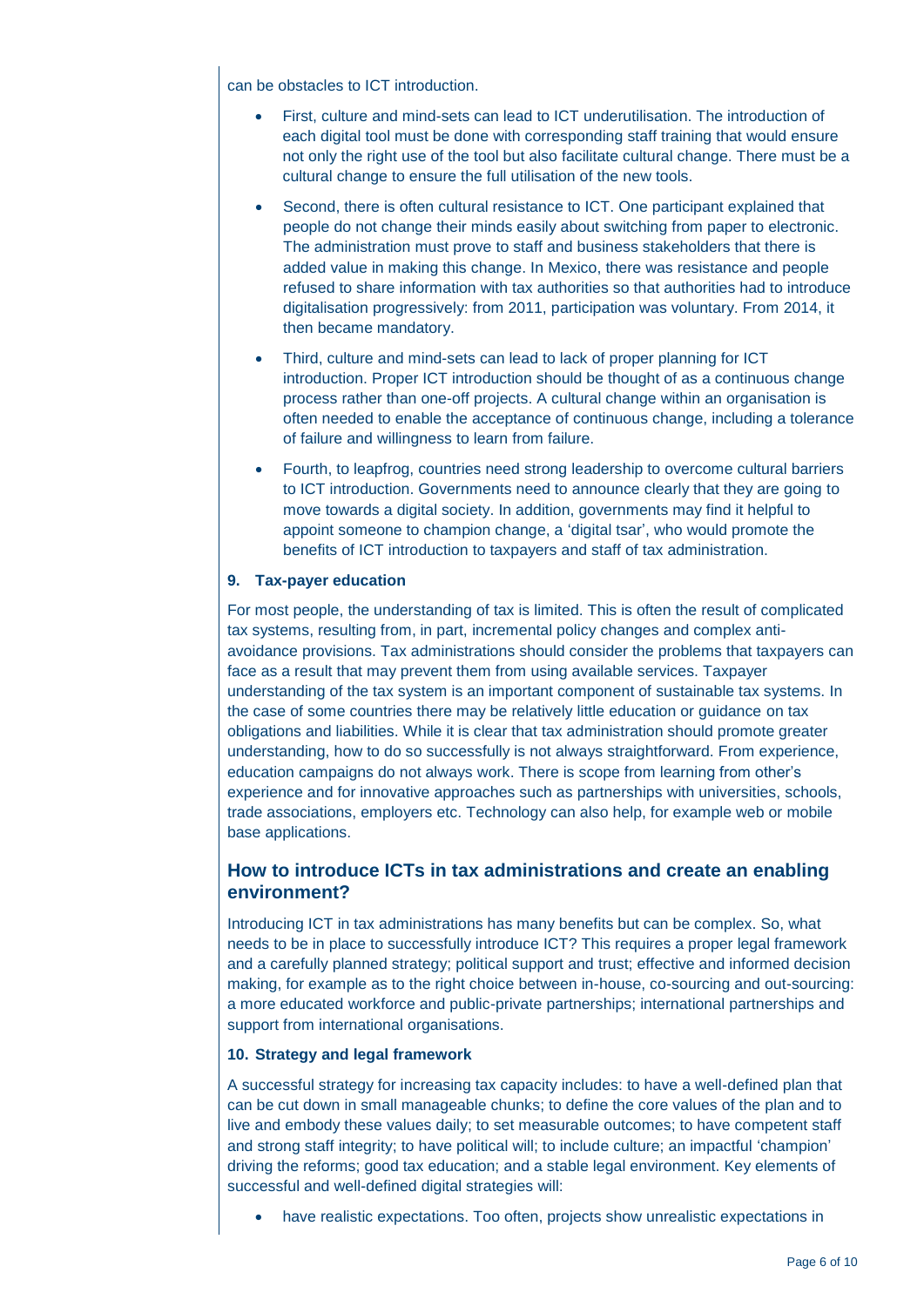terms of timeline, human resources, and infrastructure. Hence, tax administration would gain from a better understanding of the technology and its requirements at the onset of the project

- take appropriate account of taxpayers' digital maturity. Less digitally mature strategies can be far more operational and efficient than inapplicable high-tech strategies. When more mature digital solutions are developed, they should work with the grain of taxpayers' natural systems and changing needs
- include medium-term budget planning. Given how budgets are constructed, it is important to include future growth of technology, likely changes in systems requirements and technology maintenance. The ever-changing nature of technology is a business requirement and should be treated as such
- align strategy and operations. Without this, situations can occur where systems are underutilised pending changes in the legal framework or in organisational practices/structure. For example, one participant reported great resistance in prepopulating tax returns because of legal restrictions
- be set over the medium term, considering political cycles. Strategic plans will sometimes need to stretch over longer periods and so the question of who picks up the costs in future periods after implementation should be addressed and built-in
- Ensure continuity in the project governance between the design and delivery phase. Often the team that designed the project and the team that supervises it are different ones; or, because of turnover, knowledge is lost. This can have detrimental consequences on the quality of implementation and longer term maintenance. In this regard, consideration should be given to the involvement of third parties. For example, some tax administrations have used private sector suppliers – separated from the system vendor – to provide advice and support during the procurement process and implementation.

#### **11. Political support and trust**

ICT introduction requires political support and needs to be embedded in long term plans. The trust level is important because it conditions tax administrations' ability to involve the whole government and communities. Without this, reforms are unlikely to be successful.

One participant shared her experience on the difficulty of managing supporters' expectations. Supporters were expecting the technology to bring a lot of additional analysis which was not possible to achieve as long as basic data quality is lacking. It was hard to promise supporters things to make them adopt the technology only to deceive them afterwards.

#### **12. In-house, out-sourced or co-sourced?**

The choice of procurement should be guided by a cost-benefit analysis. In-house procurement is a good way to keep control over the project. This will usually require the use of local suppliers and expertise and maintaining the budget over the life of the ICT solution. The total cost of ownership includes the cost of the technical platform and of the IT support. The programmers can be in-house unless open-source solutions are chosen which will often not require modifications to be usable.

In out-sourcing, administrations need to consider the interaction with existing legacy systems and how it will be maintained or phased out. In out-sourcing, the administration needs to make sure to have the in-house capacity for auditing and to ensure that what it buys is suitable to its needs: new is not always better. Administrations need to make the choice of migration from old to new on a case by case basis. The issue remains identical when opting for off the shelf technology. The choice of solution needs to be carefully made depending on the administrations' and taxpayers' needs, since modifying ICT can be very expensive. In out-sourcing, it might be difficult to pull out and collect new data and information that may be necessary to run the administration. In addition, out-sourcing could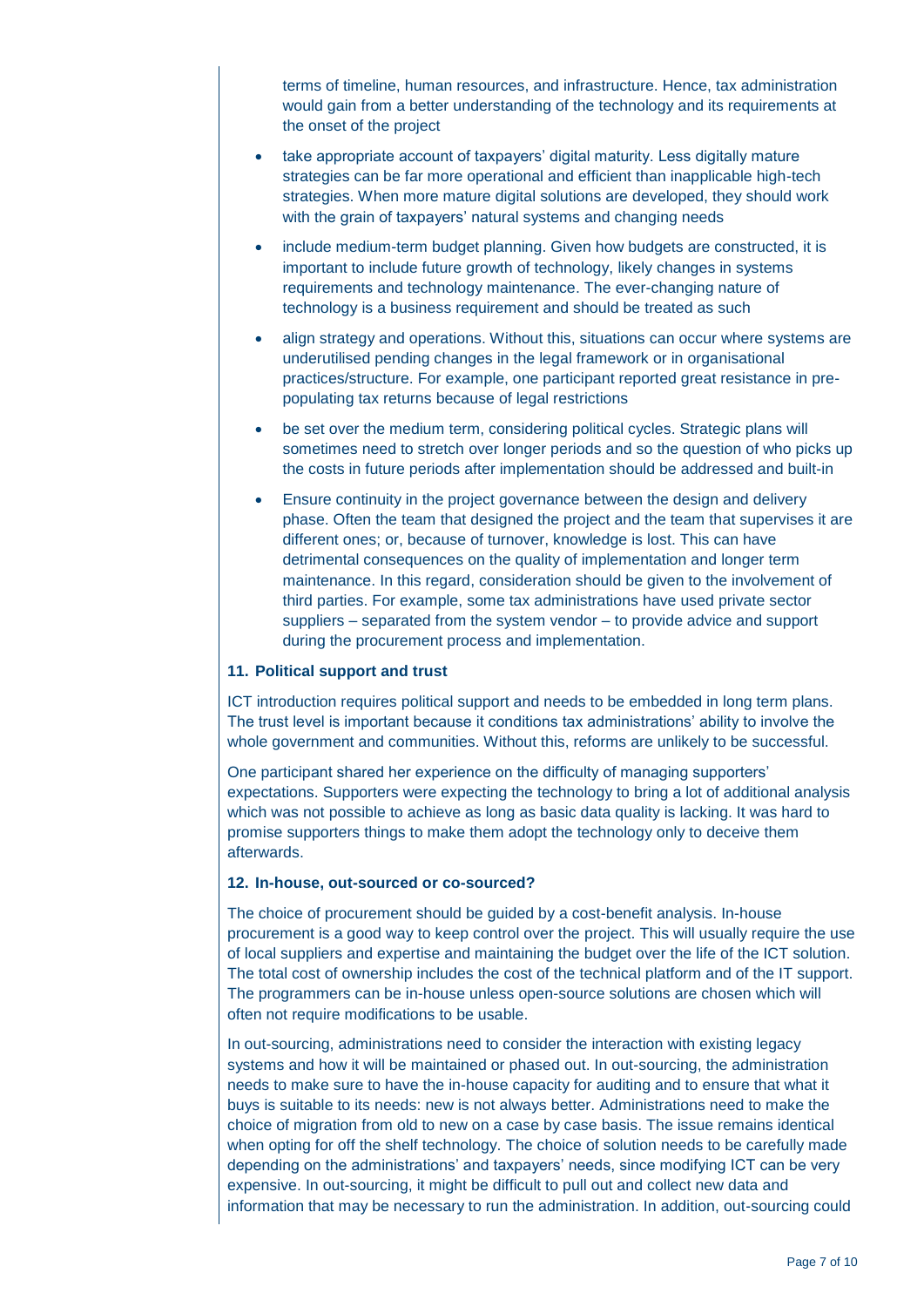involve issues of data confidentiality.

Co-sourcing is an in-between solution that some participants found more advisable than inhouse or out-sourcing. First, according to participants, outsourcing is excessive in Africa. Universities offer better and quicker solutions than consultancy firms. Administrations could also consider calling their IT-savvy citizens for help in coding which would reduce costs and engage people, thereby producing more compliance and a better user experience. Second, partnerships can also be a good solution to make the data secure and easy to update. Where the market is still immature and cannot yet provide full solutions, partnerships can be particularly helpful in building an integrated space for digital solutions. The choice on where to store the data needs to be an informed one which should consider issues such as: data sovereignty, data security, location of storage etc. Finally, even in co-sourcing, administrations still need to have in-house auditing capacity and some technical capacity in case they want to transfer back the service later and to ensure that they can act as an 'intelligent customer'.

#### **13. Need for a more educated workforce and PPPs**

Tax administrations need to rely on a more educated workforce and constructive public private partnerships (PPPs) as the use of technology in more aspects of tax administration increases. Some administrations have looked to involve universities more to help them to build a more educated workforce. Otherwise, administrations risk spending money in staff training only to see employees poached by private companies offering higher salaries. Second, training should shift towards ICT/engineering skills rather than tax. ICT introduction, data collection, data cleansing, data management and AI require different skills and in some areas it may be easier to teach tax to ICT professionals/engineers rather than to teach AI data analysis and system process to tax-people.

PPP with local enterprises was advised by a number of participants. In low and middle income countries talent is often not lacking, but rather the organisation of the talent needs improvement. It was noted that in many countries large multinationals are interested in having local firms participating in their projects but those local firms are seldom aware of this opportunity or lack the organisational capacity to be able to get into the market for large projects. Administrations and firms also face similar challenges such as finding better techniques to enable data to be used effectively, including data cleansing. Both could gain in collaborating rather than outsourcing arrangements. Third, local enterprises can provide support for administrations by:

- being part of the implementation project by providing resources;
- training to act as the main support line instead of depending on the supplier (business analysts, and database administrators being part of this first line of support);
- acting as a training centre for the tax administration, especially for training officers on the tax system and its procedures.
- bringing country-specific knowledge in projects such as widening the tax base;
- developing apps reflecting local culture in support of virtual communities

PPP can also be an alternative to traditional funding methods, potentially securing funding and subsequent implementation faster than a traditional funding process. PPP arrangements can sometimes also allow costs to be spread over many years. A PPP combined in a build-operate-transfer could be useful for countries that need to generate revenue quickly and cannot necessarily afford multi-years' trials and errors.

Finally, one participant gave the example of a successful PPP in Brazil between his multinational firm and local tax administration. The multinational sent staff to the local tax administration to design and implement electronic invoicing. This increased the administration capacity and made paying tax easier and less costly for the multinational.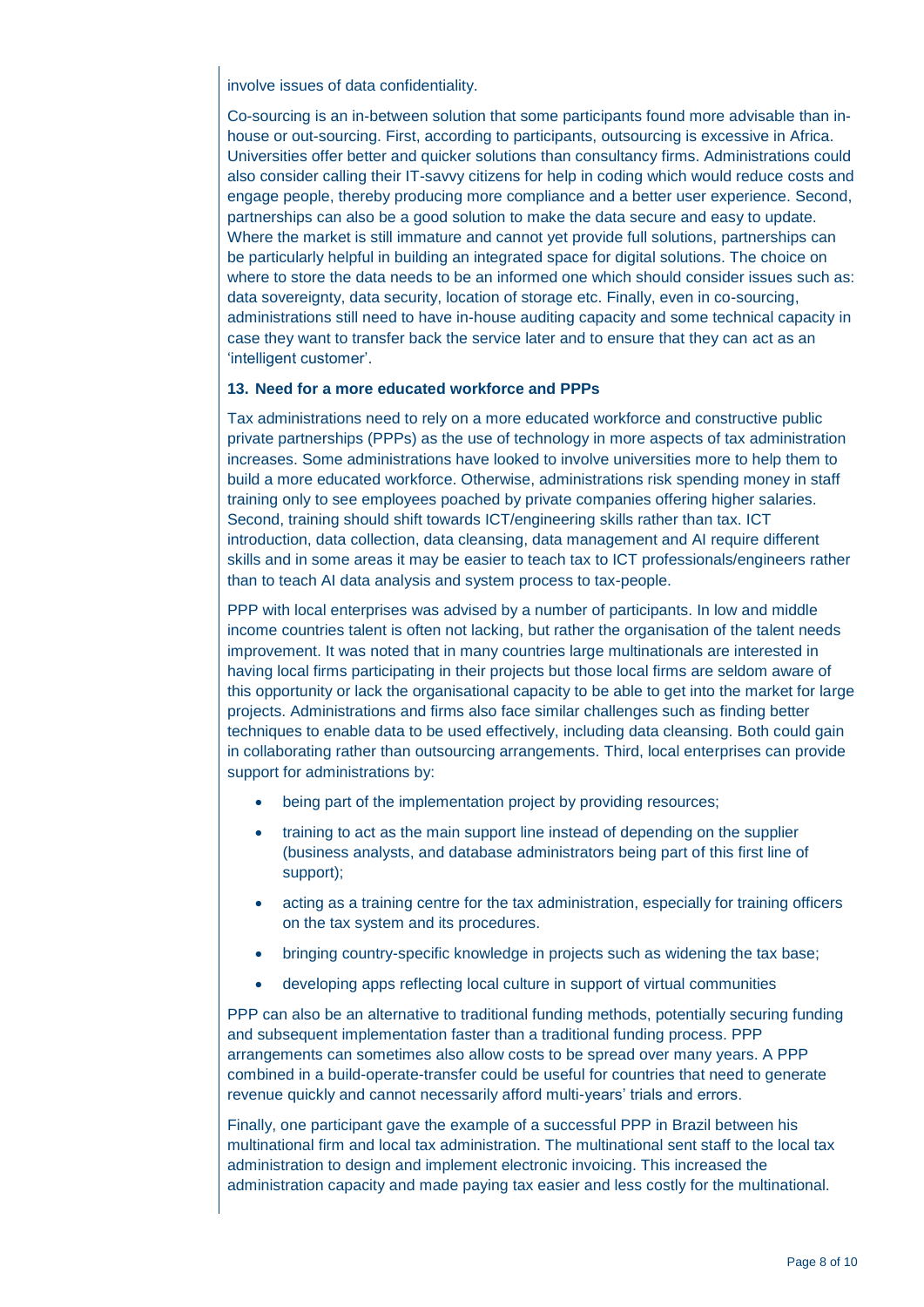#### **14. International partnerships and support from international organisations**

International partnerships can help tax administrations in many ways. First, the global forum can help in Africa, thanks to its knowledge of how to track evasion and the use exchange of information tools.

Regional virtual communities can also support administrations' learning and sharing of best practices. Virtual communities can assist in conveying messages and information and support taxpayers' use of tax services, as well as helping tax officers with their work. In the Caribbean, there was a virtual community for all the islands using the same tax system. IT staff from each island could ask questions and get answers on how to resolve problems, or what configuration to use when VAT was first introduced. Tax administrations often share similar challenges and sharing the solutions and experiences is relevant. For example, what risk criteria should be utilised for audit or what are meaningful KPIs to have in a dashboard?<sup>2</sup>

The Inter-American Centre of Tax Administrations (CIAT) offers to collaborate with entities and tax administrations around the area of technology. The organisation is based in Panama but operates in the Americas, Europe and Africa and its role is to better tax administrations, an example of which is its work supporting the introduction of electronic invoicing in the 2000s.

# **The wider implications of ICTs introduction in tax administrations**

Participants have also discussed the wider implications of ICT introduction and the role of tax administrations in society. Points made included:

#### **15. Small tax base and income inequality**

In LMI countries, high income inequality can result in difficulties for the effective functioning of tax systems in some circumstances. The point was made that when a tiny percentage of the population owned most of the wealth, challenges could arise should wealthy people chose to opt out of the public service to use private services and become reluctant to contribute to public services through taxes. This obviously raises wider tax policy as well as administrative issues.

## **16. Social contract**

Citizens are perhaps not comparable to customers in some respects in that often they will not necessarily be happy to pay taxes, even if the service is of good quality. Nonetheless, a fair, transparent, easy and intuitive system is likely to reinforce the social contract and make people 'ok' to pays taxes which will increase voluntary compliance. Some countries have sought to do this by including on each tax statement a breakdown of how taxes are spent, emphasising that they fund useful public services.

## **17. Transparency and bank secrecy**

Great progress has been made in tax transparency over recent years, with banking secrecy largely a thing of the past. This has helped to enhance confidence and support voluntary compliance as well as giving tax administrations better access to data. The enhanced transparency, public expectations and the global agreements resulting from the G20/OECD Base Erosion and Profit Shifting project (BEPS) has also led to changes in the attitude of some multinationals, particularly regarding aggressive tax planning.

Having a less complex tax system can also act to increase transparency making it easier for taxpayers to track where their tax money is going. This makes it easier to hold the appropriate level of government accountable. Under the current system in some countries, the citizen often has to combine income tax burdens with sales taxes, exercise taxes, fees, and so on.

<sup>2</sup> Thanks to the participant who shared his technical notes on this topic